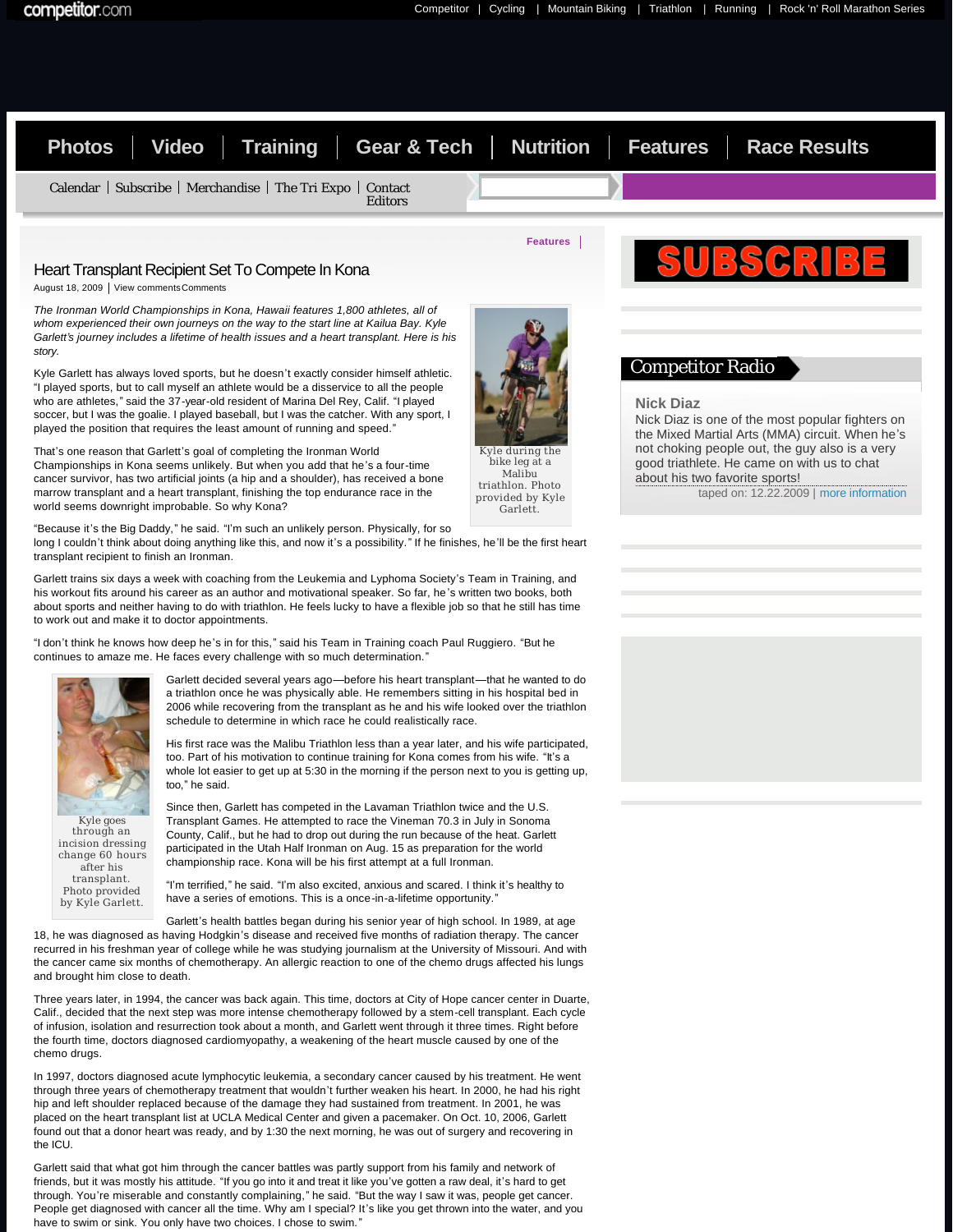His attitude toward cancer is similar to the mindset in triathlon, he said. "You can't think, 'I have 18 months of chemo.' You have to think, 'I have chemo today, and then I'm going to enjoy the rest of the day. And then I'll have chemo tomorrow, but I'm not going to worry about that until tomorrow,'" Garlett said. And, as with triathlon, "You have to stay in the moment—to only worry about what you're doing right then. If you're on the bike, you can't be thinking about having to run after the bike. You have to stay focused on the bike."

Now, three years to the day after receiving a phone call that he was going to get a new heart, Garlett will attempt to complete the Ford Ironman World Championships in Kona. Dr. Jon Kobashigawa, medical director of UCLA's heart transplant program, believes Garlett is an inspiration to all heart transplant recipients. Heart transplant patients don't have nerves to their donor hearts because they have been severed for the operation, meaning that their exercise capacity is lowered. "Kyle has shown that exercise training can improve the function of the donor heart," Kobashigawa said. "He certainly serves as a role model for all heart transplant recipients to return to an excellent quality of life."

To be able to compete in Kona, triathletes have to either qualify through other Ironman races or be selected in the lottery. The third way to get in, though, is to be invited by the World Triathlon Corp. That method is usually reserved for the people who will make inspirational stories by participating in the race, such as Jeff Glasbrenner, a below-the-knee amputee who participated in last year's race, or Dick and Rick Hoyt, the fatherson duo in which Dick finishes Ironmans while pulling or pushing his son Rick, who can't walk or talk.

Ruggiero, the coach, believes that it is possible for Garlett to finish Kona. "This is huge and ambitious," he said, "and there's not a lot of room for error. If everything goes according to plan, he's got a really good shot."

Garlett has been working on his third book, to be titled A Rain Will Come, for a few years. The book will be about his life and Ironman quest, and the title reflects the metaphor for rain in everyone's life as well as the optimism with which he faces every challenge. "At some point for everyone, the sunny skies will leave and the rainstorm will roll in. But as much as we hate the clouds and prefer the sun, it's the rain that gives us life. After a rainstorm everything is greener, more alive," he said. "For everyone, a rain will come. So when it does, we should try and focus on the beautiful world that will take its place when it finally leaves.'

Even if Garlett doesn't finish Kona this year, he plans to publish the book. And he may take another shot at Kona in the future. "As much as I want to finish that race, it isn't the story. The journey from original diagnosis 20 years ago to the starting line in Kona is really the story," he said. "Finishing would just be the cherry on top."

To find out more about Kyle Garlett and his Ironman quest, visit **[Ironmankyle.com](http://www.ironmankyle.com/)**.



### Categories : [Features](http://triathlon.competitor.com/?cat=31)

Read more about : [Heart Transplant,](http://triathlon.competitor.com/?tag=heart-transplant) [Ironman World Championships,](http://triathlon.competitor.com/?tag=ironman-world-championships) [Kona](http://triathlon.competitor.com/?tag=kona), [Kyle Garlett](http://triathlon.competitor.com/?tag=kyle-garlett)

#### **Gabe**

## Kyle,

It was so great to meet you and take a pic with you during your visit to our TNT Mini Tri. You have inspired me to succeed! Thank you so much and good luck in your race too!

#### **Margery Heath**

Kyle, I am so proud of you. I've known your parents since 1969 when we lived in St. Charles Mo. Wonderful people!! You have been in our prayers. Peggy Heath

#### **[Theresa Carrico](http://www.facebook.com/people/Theresa-Carrico/1154307768)**

I am so honored to call you a friend, Kyle. Looking forward to cheering you through the finish line in Kona!

### **[Marty](http://www.blinqphotography.com/)**

You inspire us to aim high Kyle, keep it up.

Signature: [Sports photography](http://www.blinqphotography.com/) captures the glory and honor of the game

## **blazemanmom**

Kyle is a true warrier and I wish him success. As a mom whose own son defied the odds I know what a test he will face...Kyle, I shall be there waiting for you to cross that finish line and hear the words of Mike Reilly..." You are an Ironman!"

Blazemom

[blog comments powered by](http://disqus.com/) **DISQUS**



[Arizona |](http://runrocknroll.competitor.com/los-angeles/) [Chicago](http://chicago.competitor.com/) | [Dallas](http://dallas.competitor.com/) | [Denver](http://www.denvermarathon.com/) | [Las Vegas |](http://philadelphia.competitor.com/)<br>Los Angeles | Nashville | New Orleans Philadelphia | San Antonio | [Los Angele](http://www.rnrmarathon.com/)s | [Nashville](http://nashville.competitor.com/) | [New Orleans](http://mardi-gras.competitor.com/) Philadelphia | [San Antonio](http://san-antonio.competitor.com/) |  $S_{\alpha}$  , san Jose I seattle  $\beta$